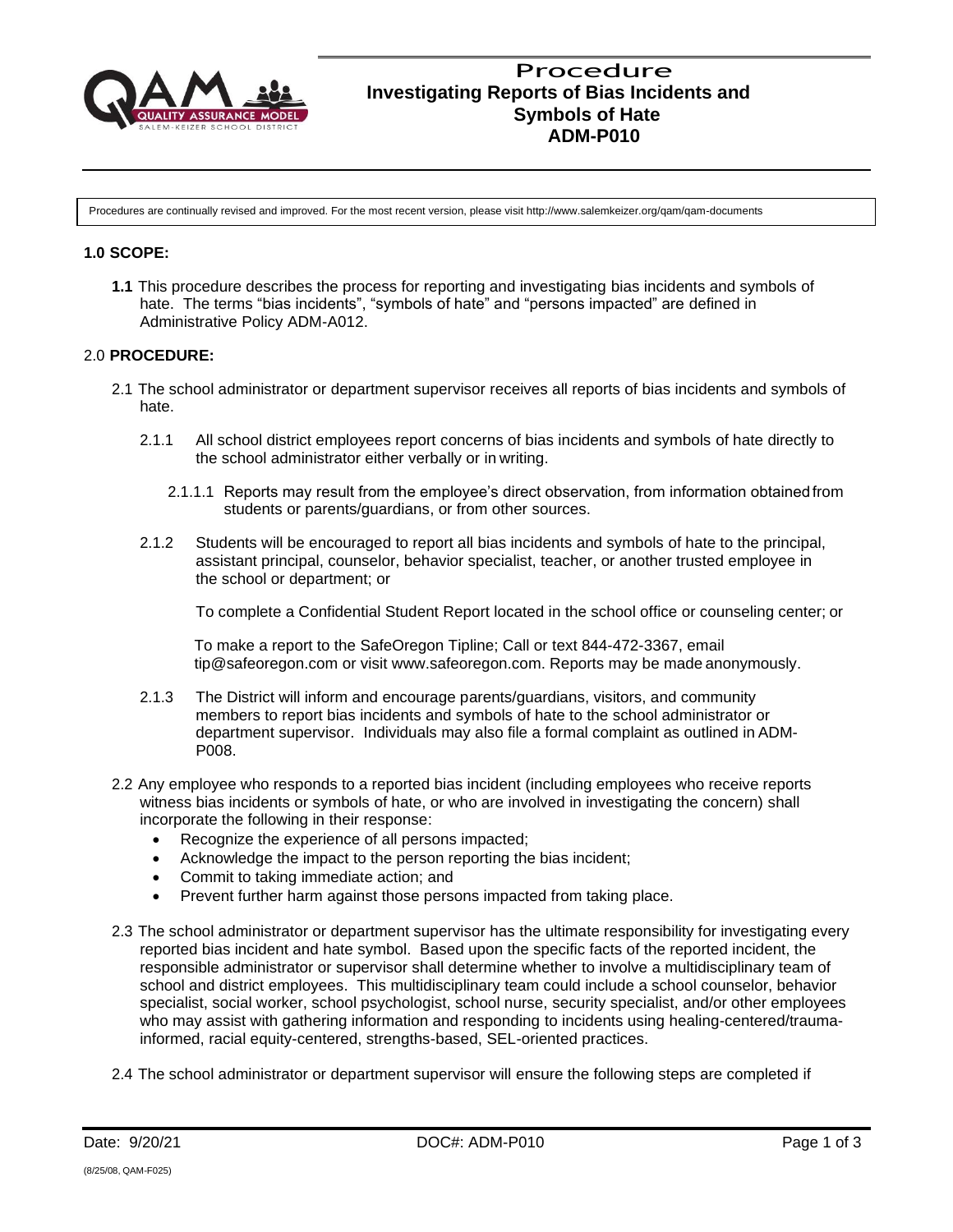

#### applicable:

- 2.4.1 Assess the physical and psychological safety of those involved.
- 2.4.2 Determine what type of response aligns best with the situation and maintains the safety and wellbeing of others involved.
- 2.4.3 Identify and prioritize the best approach for information gathering and problem solving that takes into account healing-centered/trauma-informed, strengths-based and racial equity approaches.
- 2.4.4 Implement interim measures to help ensure the safety of students, staff and visitors during the investigation.
- 2.4.5 Initiate the student threat assessment (STAT) protocol or sexual incident response (SIRC) protocol, or contact Safety and Risk Management Services to initiate the adult threat assessment system if the person of concern is an adult and involves threat of harm.
	- 2.4.5.1 Give careful consideration to situations that result in safety plans being created. A STAT meeting and review may be warranted.
- 2.4.6 Initiate the suicide prevention protocol (SPP) if the words or conduct of any of the persons involved in the incident under investigation rise to the level of a suicide concern.
	- 2.4.6.1 Consider the meaning and context of the symbol or statement to the student of concern. For example, a student may display a noose as a symbol of hate in a display to others. Conversely, a student may draw or make a noose when considering suicide to show others what they are considering for themselves. Each situation requires understanding the context and motives of the student of concern.
- 2.4.7 Notify a law enforcement agency of possible criminal activity.
- 2.4.8 Notify a field coordinator or manager atthe district's transportation department if the incident occurred on district-provided transportation or at an official bus stop.
- 2.4.9 Notify the District's Human Resources Department/Employee Relations if the concern involves a District employee.
- 2.4.10 Retain records on all complaints, including written documentation of the investigation.
- 2.5 Investigations must include:
	- 2.5.1 Interviews of involved students, employees, adults with firsthand information, witnesses, and others deemed appropriate by the principal or designee.
		- 2.5.1.1 Interviews of involved individuals and potential witnesses will be conducted separately (i.e.,witnesses will be interviewed individually rather than together as a group). 2.5.1.1 is not meant to exclude a parent/guardian from being present for an interview involving their student.
		- 2.5.1.2 The District will try to keep the identity of the reporting person confidential, but the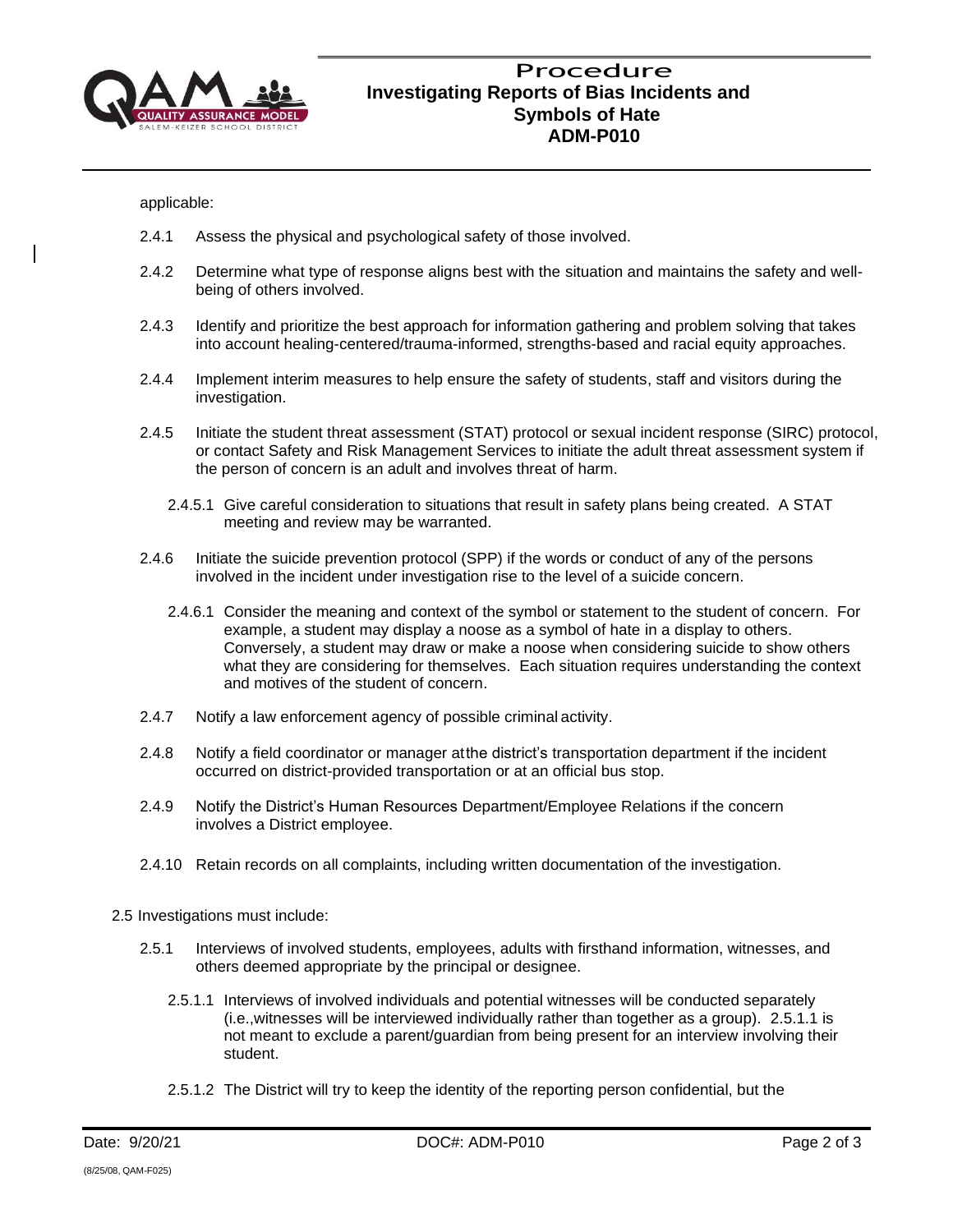

investigator should not promise absolute confidentiality. The identity of the person may later be required by law or existing labor agreements with its employee associations.

- 2.5.2 Notices sent to all persons impacted by the bias incident as outlined in Administrative Policy ADM-A012.
- 2.5.3 Review of all available evidence, including but not limited to, social media posts, messages, photos, and/or videos.
- 2.6 At the conclusion of the investigation the school administrator or department supervisor will:
	- 2.6.1 Notify the individuals impacted by the bias incident of the findings of the investigation as outlined in ADM-A012.
	- 2.6.2 If a policy violation occurred, offer school-based or district-level resources to help maintain or restore equal access to education, activities, and work environment for an individual directly impacted by the bias incident.
	- 2.6.3 Understanding that bias incidents often have far-reaching impact, consider what action/response, if any, should be taken with the broader school community, department, class, or program.
	- 2.6.4 In an individual is found to have violated Administrative Policy ADM-A012, the school administrator or department supervisor will take action to remedy the situation with the goal of preventing reoccurrence. The school administrator/department supervisor should focus on educating the individual regarding the impact of their actions with appropriate, non-punitive remedial measures.
- 2.7 An individual who has either received the expression of animus or who has engaged in an expression of animus may appeal the school administrator/department supervisor's decision using the steps outlined in ADM-A012. Individuals may also appeal to the Oregon Department of Education or the United States Department of Education Office of Civil Rights.

#### **3.0 ASSOCIATED DOCUMENTS:**

- **3.1** ADM-A012, Bias Incidents and Symbols of Hate (All Students Belong)
- **3.2** ADM-A009, Equal Educational Opportunities
- **3.3** HUM-A017, Equal Employment Opportunity
- **3.4** HUM-A029, Sexual Harassment
- **3.5** HUM-A036, Title IX
- **3.6** HUM-A018, Hazing, Harassment, Intimidation, Bullying, Cyberbullying and Menacing; Staff
- **3.7** INS-A003, Hazing, Harassment, Intimidation, Bullying, Cyberbullying and Menacing; Student
- **3.8** INS-A024, Visitors to Schools and Campuses
- **3.9** ADM-P008, Complaints, Public: Process for Resolving